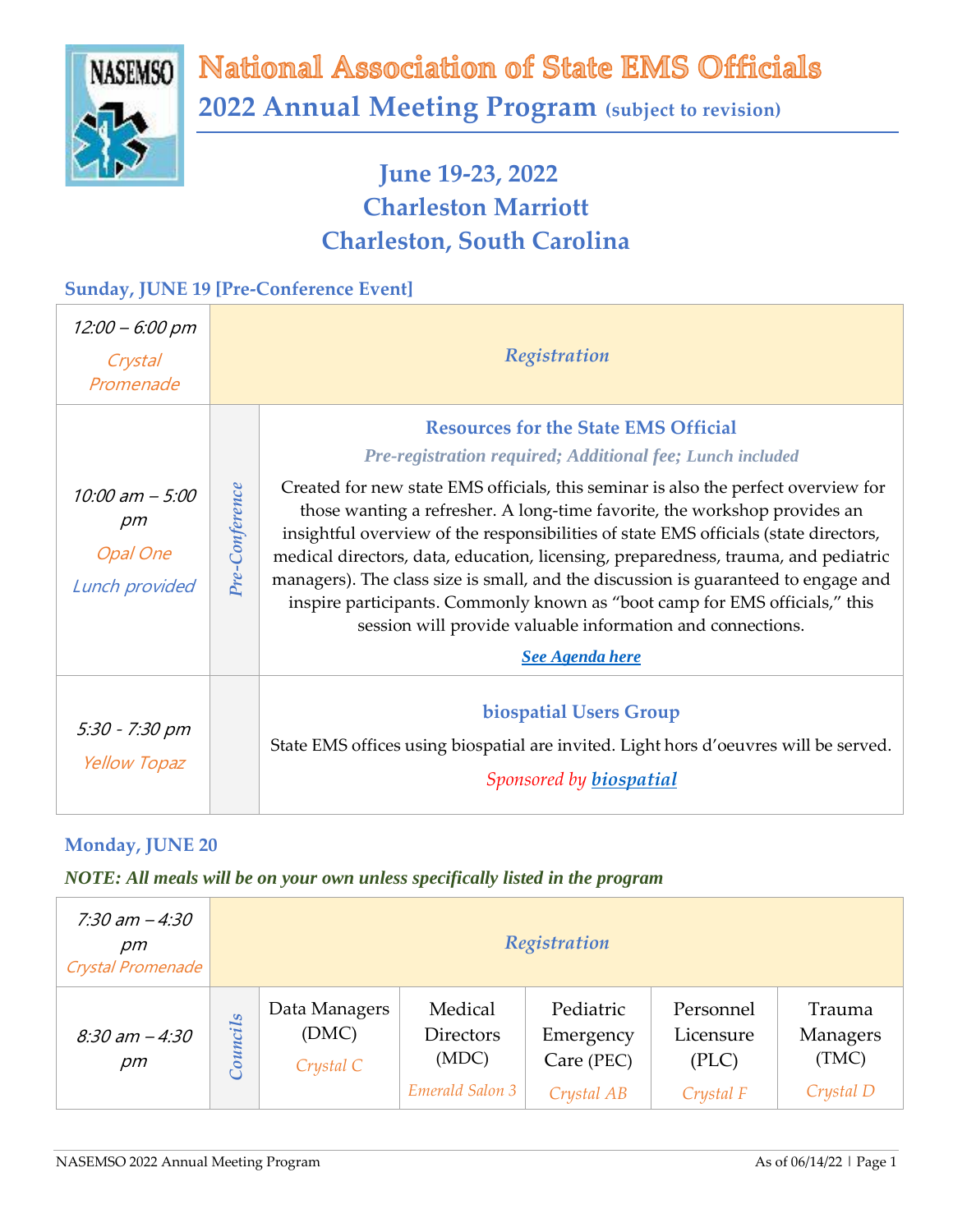#### **Monday, JUNE 20**

### *NOTE: All meals will be on your own unless specifically listed in the program*

| 10:00 - 10:30 am<br>Crystal Promenade                   |                  | <b>Networking Break</b>                                                                                                                                                                                                                                                                                                                                                                    |  |  |  |  |
|---------------------------------------------------------|------------------|--------------------------------------------------------------------------------------------------------------------------------------------------------------------------------------------------------------------------------------------------------------------------------------------------------------------------------------------------------------------------------------------|--|--|--|--|
|                                                         |                  | <b>Sponsored by Zoll Data Systems</b>                                                                                                                                                                                                                                                                                                                                                      |  |  |  |  |
| $1:30 - 4:00 \text{ pm}$<br><b>Opal Room</b>            | <b>Directors</b> | <b>State Directors Forum</b><br>Attendance limited to state directors and deputy directors<br><b>Sponsored by AngelTrack</b>                                                                                                                                                                                                                                                               |  |  |  |  |
| $2:30 - 3:00$ pm<br>Crystal Promenade                   |                  | <b>Networking Break</b><br><b>Sponsored by Zoll Data Systems</b>                                                                                                                                                                                                                                                                                                                           |  |  |  |  |
| $5:00 - 7:00 \text{ pm}$<br><b>Topaz Room</b><br>Dinner | Invitation Only  | An Evening with the National Registry of EMTs<br>Bill Seifarth, Greg Applegate, Mark Terry, Alan Arguello<br>State EMS directors, licensing officials, medical directors and other invited guests<br>will join the National Registry for an informal dinner, discussion, and feedback<br>session with the National Registry's leadership.<br><b>Sponsored by National Registry of EMTs</b> |  |  |  |  |

#### **Tuesday, JUNE 21**

| $7:00 - 8:00$ am<br>Opal One                 |                                                                           | <b>State Directors Networking Breakfast</b><br>Attendance limited to state directors or their designees<br>Sponsored by ImageTrend |                                                                                     |                                                                   |                                                              |                                                     |                                                        |
|----------------------------------------------|---------------------------------------------------------------------------|------------------------------------------------------------------------------------------------------------------------------------|-------------------------------------------------------------------------------------|-------------------------------------------------------------------|--------------------------------------------------------------|-----------------------------------------------------|--------------------------------------------------------|
| $7:30$ am $-3:30$<br>pm<br>Crystal Promenade |                                                                           | Registration                                                                                                                       |                                                                                     |                                                                   |                                                              |                                                     |                                                        |
| $8:00 \text{ am} - 4:30$<br>$\rho m$         | <b>Councils</b>                                                           | Data<br><b>Managers</b><br>(DMC)<br>Crystal C                                                                                      | Health $&$<br><b>Medical</b><br><b>Preparedness</b><br>(HMPC)<br>Emerald<br>Salon 2 | <b>Medical</b><br><b>Directors</b><br>(MDC)<br>Emerald<br>Salon 3 | Pediatric<br><b>Emergency</b><br>Care<br>(PEC)<br>Crystal AB | <b>Personnel</b><br>Licensure<br>(PLC)<br>Crystal F | <b>Trauma</b><br><b>Managers</b><br>(TMC)<br>Crystal D |
| $10:00 - 10:30$ am<br>Crystal Promenade      | <b>Networking Break</b><br><b>Sponsored by MedTrust Medical Transport</b> |                                                                                                                                    |                                                                                     |                                                                   |                                                              |                                                     |                                                        |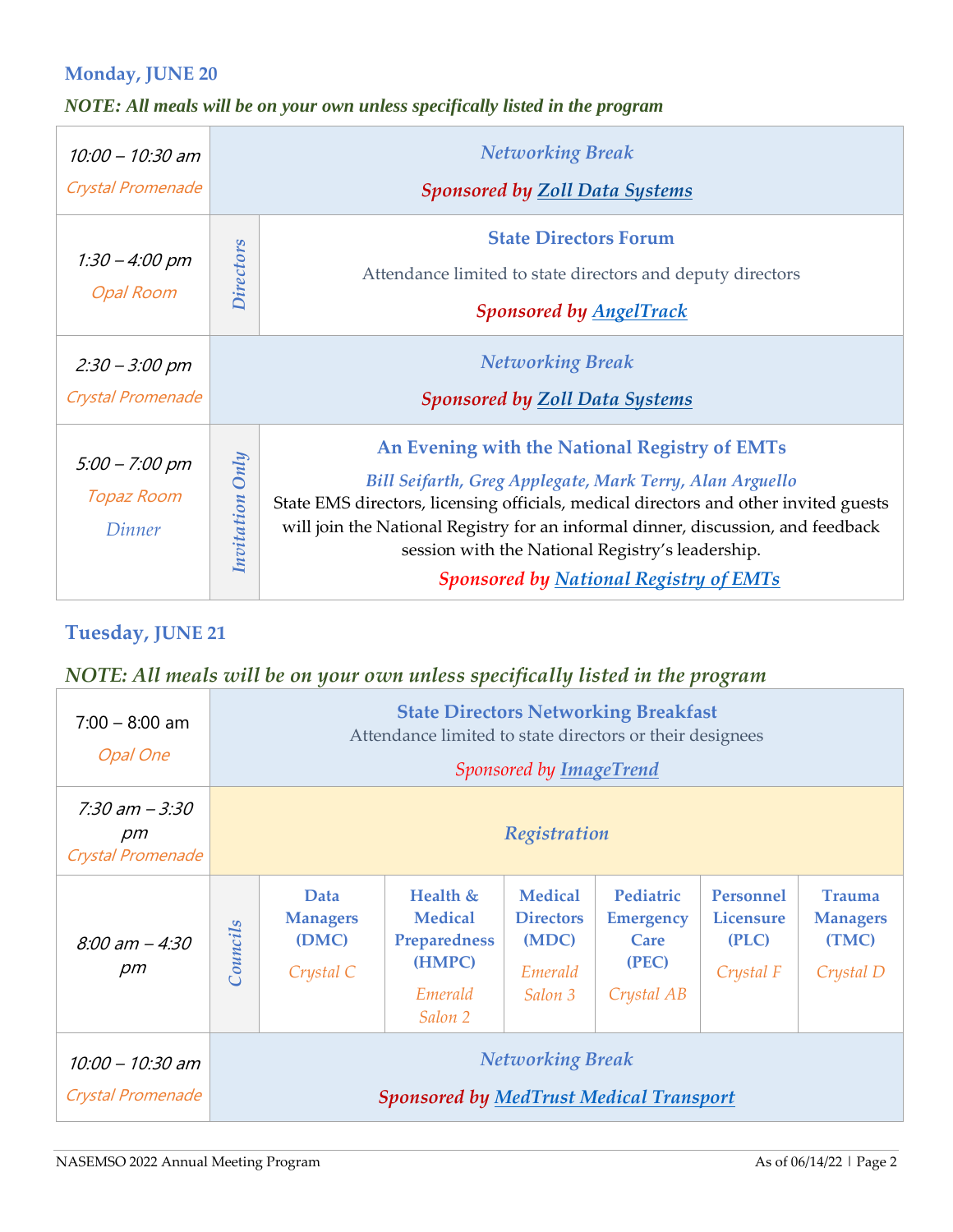### **Tuesday, JUNE 21**

## *NOTE: All meals will be on your own unless specifically listed in the program*

| $10:30$ am $- 12:00$<br>pm<br>Crystal C       | Summit    | <b>State Directors and Data Managers Council Policy Summit</b><br><b>Sponsored by MedTrust Medical Transport</b>             |  |  |
|-----------------------------------------------|-----------|------------------------------------------------------------------------------------------------------------------------------|--|--|
| $12:00 - 1:30$ pm<br><b>Opal One</b>          | Board     | <b>Board Meeting</b><br>Lunch provided to Board Members<br><b>Sponsored by OnStar</b>                                        |  |  |
| $2:00 - 5:30$ pm<br>Topaz Room                |           | <b>Interstate Commission on EMS Personnel Practice</b><br><b>(EMS Compact)</b> Meeting<br>Open to the public                 |  |  |
| $2:30 - 3:00 \text{ pm}$<br>Crystal Promenade |           | <b>Networking Break</b><br><b>Sponsored by MedTrust Medical Transport</b>                                                    |  |  |
|                                               |           | <b>Welcome Reception</b><br>Mingle with colleagues and friends while enjoying light refreshments.<br><b>Sponsored by ESO</b> |  |  |
| $5:30 - 7:00 \; pm$<br><b>Opal Room</b>       | Reception |                                                                                                                              |  |  |

## **Wednesday, JUNE 22**

| 8 am – 4:30 pm<br>Crystal Promenade          |                                               | Registration                                                                                                                                                                                                                                                                                                                                                                                                                                                                                                                                                                                                                                                                                                             |  |  |
|----------------------------------------------|-----------------------------------------------|--------------------------------------------------------------------------------------------------------------------------------------------------------------------------------------------------------------------------------------------------------------------------------------------------------------------------------------------------------------------------------------------------------------------------------------------------------------------------------------------------------------------------------------------------------------------------------------------------------------------------------------------------------------------------------------------------------------------------|--|--|
| $8:00 - 9:00$ am<br>Crystal Ballroom<br>ABCD | Workshop<br><b>ANS</b><br><u> 2</u><br>Dpioid | <b>Innovative EMS Responses to the Opioid Epidemic</b><br>Sponsored by Opioid & SUD Ad Hoc Committee & TASC<br>This special workshop will begin with the riveting story of how one EMS agency<br>in the heart of Appalachia tackled the opioid epidemic in their hard-hit<br>community. Cabell County EMS was one of the first EMS agencies in the nation<br>to develop a system to follow up with overdose victims. A collaborative effort<br>among EMS, law enforcement, treatment providers, and faith-based leaders, the<br>Quick Response Team developed in this West Virginia community has received<br>national attention for its success in addressing the opioid crisis.<br>Connie Priddy Huntington WV EMS QRT |  |  |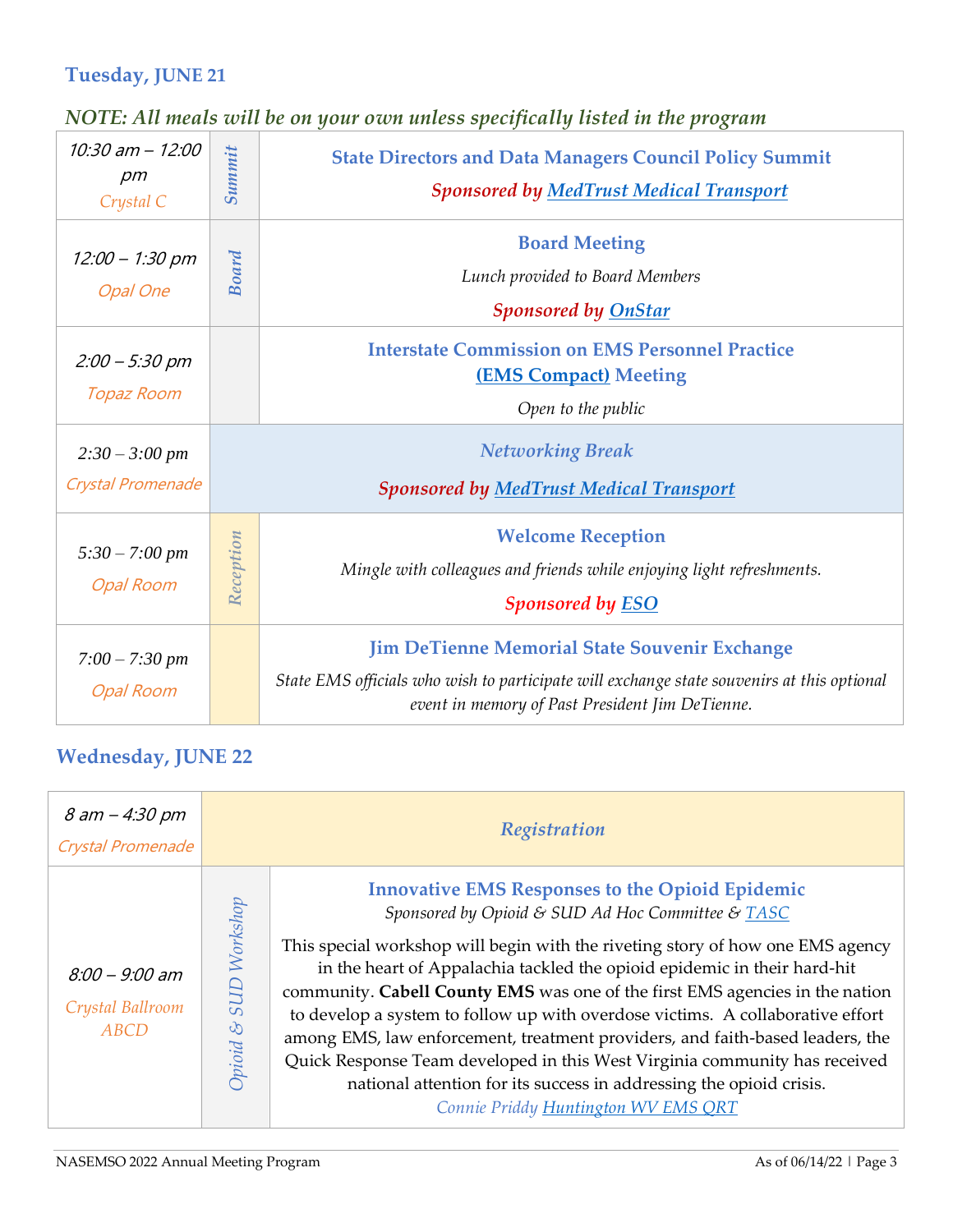## **Wednesday, JUNE 22**

| $9:15 - 10:30$ am<br>Crystal Ballroom<br><b>ABCD</b> | Opioid Breakout | Linkage to Care: Naloxone Leave Behind, MAT, and other Resources<br>Panelists will describe a variety of EMS-initiated programs in their respective<br>states to respond to the opioid crisis.<br>Panelists: Stephanie Busch (VT), Anthony Pantaleo (MI), Carolina Roberts-Santana<br>(RI), Dr. Tripp Winslow (NC) Moderator: Dr. Ken Williams (RI)                                                         |
|------------------------------------------------------|-----------------|-------------------------------------------------------------------------------------------------------------------------------------------------------------------------------------------------------------------------------------------------------------------------------------------------------------------------------------------------------------------------------------------------------------|
| $9:15 - 10:30$ am<br><b>Opal One</b>                 | Opioid Breakout | Surveillance & Collaboration: Using EMS Data to Address the Overdose<br><b>Crisis</b><br>This session will focus on how EMS data has been vital in responding to the<br>opioid crisis.<br>Panelists: Christine Galardi (SC), Timothy Chizmar, MD, William Thompson (MD),<br>Raffaella Coler (CT), Moderator: Josh Walters (biospatial)                                                                      |
| $9:15 - 10:30$ am<br>Opal Two                        | Opioid Breakout | <b>Patient Compassion and EMS Self-Care</b><br>Speakers will share projects to promote a compassionate approach to responding<br>to patients with substance used disorder while ensuring EMS providers are<br>caring for themselves and protecting against burnout.<br>Panelists: Arnold Alier Martinez, EdD (South Carolina), Eric Hicken, Tim Seplaki (New<br>Jersey), Moderator: Duane Spencer (PA EMSC) |
| $10:15 - 10:45$ am<br>Crystal Promenade              |                 | <b>Networking Break</b><br><b>Sponsored by</b><br><b>National Association of Mobile Integrated Health Providers</b>                                                                                                                                                                                                                                                                                         |
| $10:45$ am $-12$<br>$p$ m<br><b>Opal One</b>         | mittee<br>Com   | <b>Agency Vehicle &amp; Licensure Committee</b>                                                                                                                                                                                                                                                                                                                                                             |
| 11:00 am- 12 pm<br>Opal Two                          | Commitee        | <b>Community Paramedicine and Mobile Integrated Healthcare</b><br>Committee                                                                                                                                                                                                                                                                                                                                 |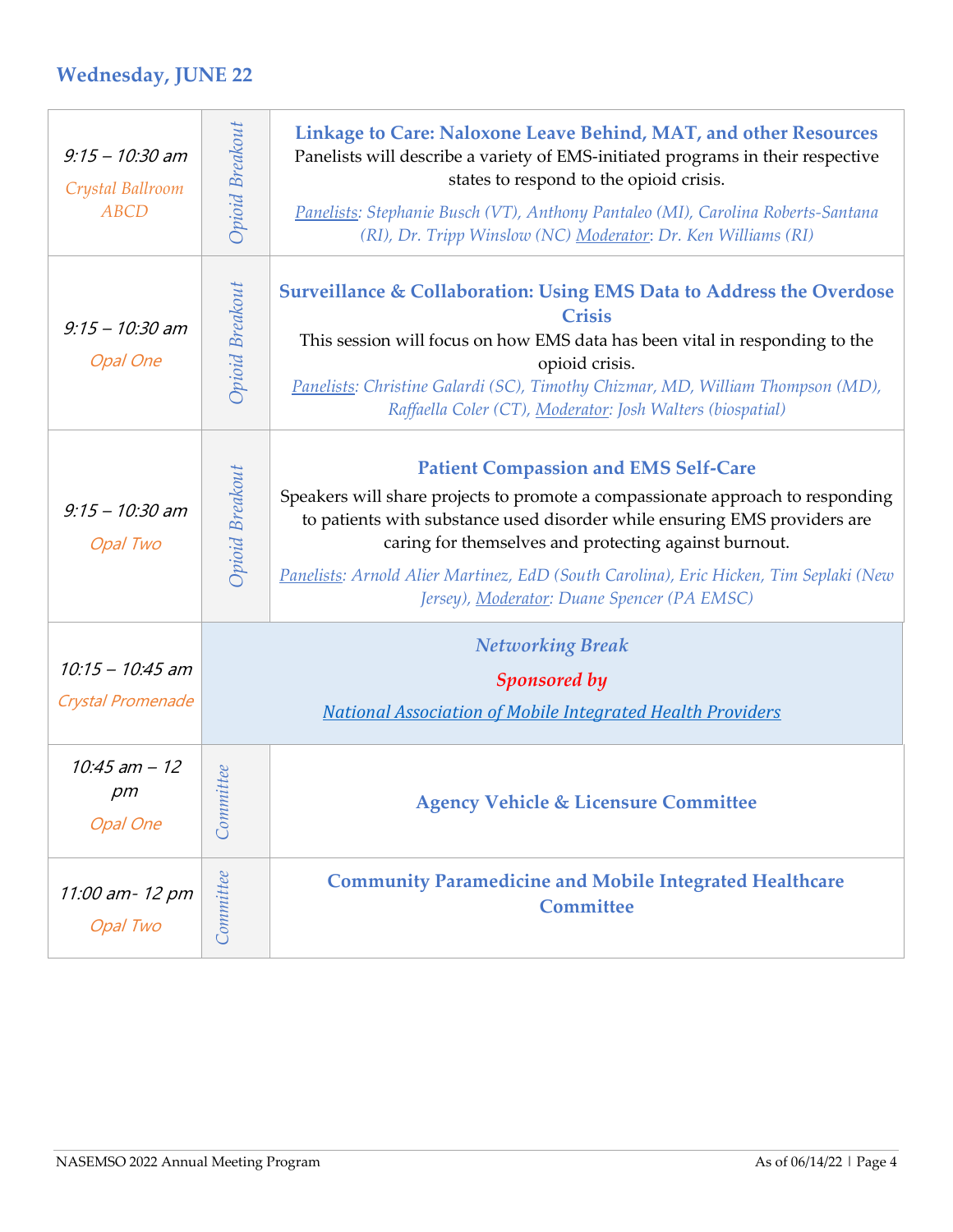## **Wednesday, JUNE 22**

| $12.00 - 2.00$ pm<br><b>LUNCH</b><br>Crystal Ballroom<br><b>ABCD</b> | <b>Lunch at HEXAGON</b><br>Engage with Sponsors and the 2022 Abstract Poster authors during this special<br>luncheon event.<br><b>Sponsored by</b><br><b>Handtevy</b><br><b>Bioquell - An Ecolab Solution</b> |                                                                                                                                                                                                                                                        |  |
|----------------------------------------------------------------------|---------------------------------------------------------------------------------------------------------------------------------------------------------------------------------------------------------------|--------------------------------------------------------------------------------------------------------------------------------------------------------------------------------------------------------------------------------------------------------|--|
| $2:00 - 3:15$ pm<br><b>Opal One</b>                                  | Commitee                                                                                                                                                                                                      | <b>Air Medical Committee</b>                                                                                                                                                                                                                           |  |
| $2:00 - 3:15$ pm<br>Opal Two                                         | <b>Committee</b>                                                                                                                                                                                              | <b>Highway Incident and Transportation Systems (HITS)</b><br>Committee<br>Featuring: A Study of Ambulance Crashes in Massachusetts,<br>Traffic Incident Management Update (and more)                                                                   |  |
| $3:00 - 3:30$ pm<br>Crystal Promenade                                |                                                                                                                                                                                                               | <b>Networking Break</b><br><b>Sponsored by</b><br><b>First Due</b>                                                                                                                                                                                     |  |
| $3:30 - 4:45$ pm<br><b>Opal One</b>                                  |                                                                                                                                                                                                               | <b>Education Committee</b>                                                                                                                                                                                                                             |  |
| $3:30 - 4:45$ pm<br><b>Opal Two</b>                                  | nmittee<br>$\tilde{co}$                                                                                                                                                                                       | <b>Safe Transport of Children Committee</b><br>Featuring: Jim Green will present an overview of the sled buck project completed<br>in 2021 - a step in the development of standards (test criteria) for safely<br>transporting children in ambulances. |  |
| 4:30 pm                                                              |                                                                                                                                                                                                               | Resolutions must be submitted to the NASEMSO Secretary by 4:30 pm.                                                                                                                                                                                     |  |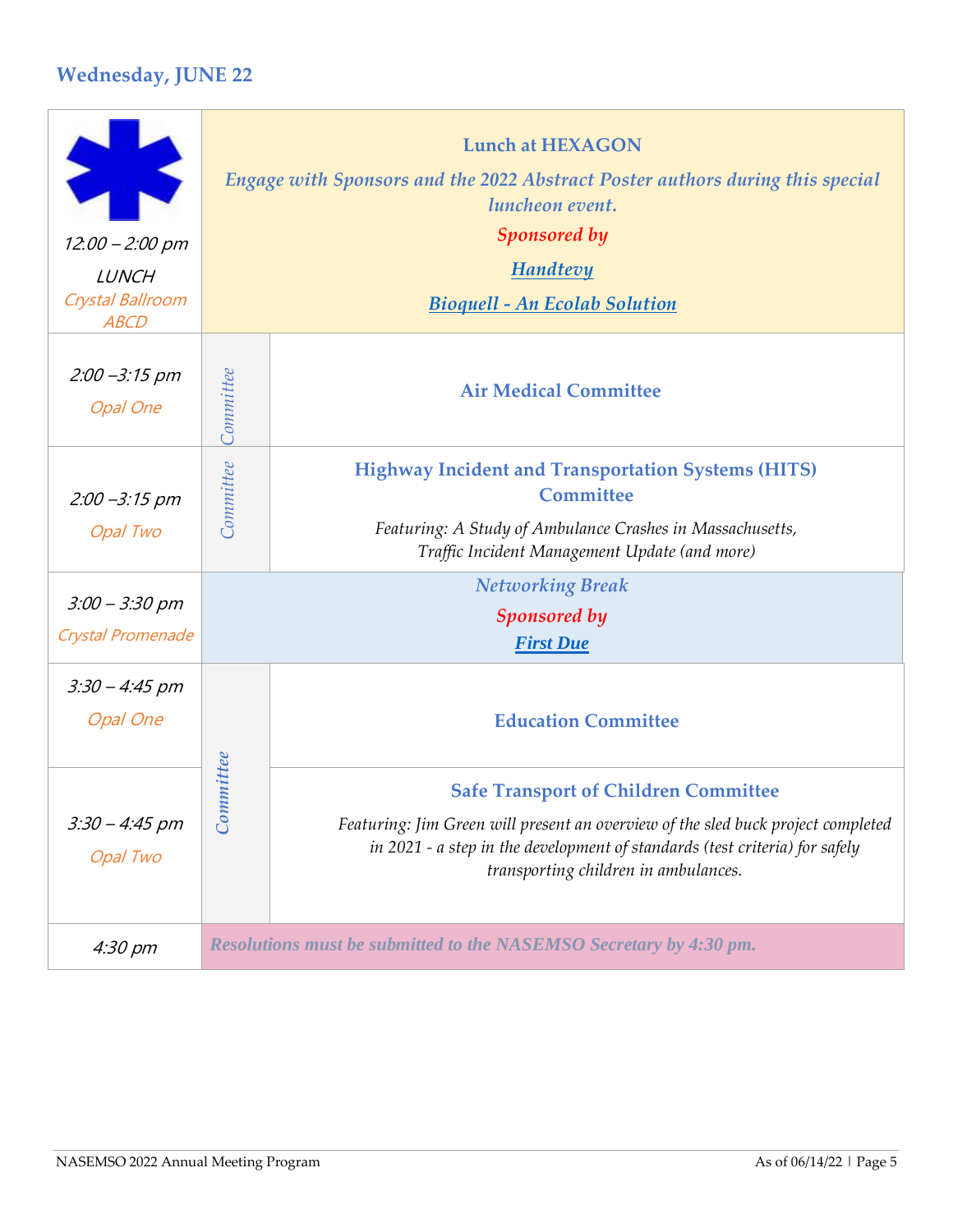### **Wednesday, JUNE 22**

|                                               |                      | <b>NASEMSO's 40th Anniversary Celebration</b>                                                                                                                                                                                                                                                                                                                                                                     |
|-----------------------------------------------|----------------------|-------------------------------------------------------------------------------------------------------------------------------------------------------------------------------------------------------------------------------------------------------------------------------------------------------------------------------------------------------------------------------------------------------------------|
| $5:00 - 7:00$ pm<br>Topaz Room &<br>Courtyard | A <sub>univers</sub> | History will come alive as members and friends from years past join with us to<br>share the accomplishments and memories of NASEMSO over the years. Join<br>colleagues and friends for a truly memorable and entertaining evening with<br>former NASEMSO President Dan Manz serving as emcee. An array of appetizers<br>and beverages will be provided by our friends from biospatial.<br>Sponsored by biospatial |

## **Thursday, JUNE 23**

| $8:00 - 10:00$ am<br>Crystal Promenade                |                         |                                                                                                                 |                                                                 | Registration                                                                                                                                                                                                                                                                                                                                                     |                                                                                                   |                                                                      |
|-------------------------------------------------------|-------------------------|-----------------------------------------------------------------------------------------------------------------|-----------------------------------------------------------------|------------------------------------------------------------------------------------------------------------------------------------------------------------------------------------------------------------------------------------------------------------------------------------------------------------------------------------------------------------------|---------------------------------------------------------------------------------------------------|----------------------------------------------------------------------|
|                                                       |                         |                                                                                                                 |                                                                 | All state EMS officials are encouraged to participate in the Regional Meetings.                                                                                                                                                                                                                                                                                  |                                                                                                   |                                                                      |
| $8:00 - 9:45$ am                                      | Regional Meetings       | <b>East</b><br>CT, DE, DC, ME,<br>MD, MA, NH, NJ,<br>NY, PA, RI, VT, WV<br>Opal One                             | <b>Great Lakes</b><br>IL, IN, MI, MN,<br>OH, WI<br>Yellow Topaz | Western<br><b>Plains</b><br>CO, IA, KS, MO,<br>MT, NE, NM, ND,<br>SD, UT, WY<br>Crystal EF                                                                                                                                                                                                                                                                       | South<br>AL, AR, FL, GA,<br>KY, LA, MS, NC,<br>OK, PR, SC, TN,<br>TX, VI, VA<br><b>Blue Topaz</b> | West<br>AK, AS, AZ, CA,<br>GU, HI, ID, MP,<br>NV, OR, WA<br>Opal Two |
| $9:30 - 10:00$ am<br>Crystal Promenade                |                         |                                                                                                                 |                                                                 | <b>Networking Break</b><br><b>Sponsored by Pulsara</b>                                                                                                                                                                                                                                                                                                           |                                                                                                   |                                                                      |
| $10:00 - 10:30$ am<br>Crystal Ballroom<br><b>ABCD</b> | <b>Opening Ceremony</b> | <b>Opening Ceremony / Welcome</b><br>$\bullet$<br>$\bullet$<br>$\bullet$<br>$\bullet$<br>$\bullet$<br>$\bullet$ |                                                                 | Honor Guard Mount Pleasant Fire Honor Guard<br>National Anthem Rayshaun Williams, SC Bureau of EMS<br>President's Welcome Alisa Williams, NASEMSO President<br>Host Welcome Dr. Edward Simmer, Director of SC DHEC<br>Nominating Committee Report Kyle Thornton, Past President<br>Introduction of New State Directors <i>Joe House</i> , <i>President-elect</i> |                                                                                                   |                                                                      |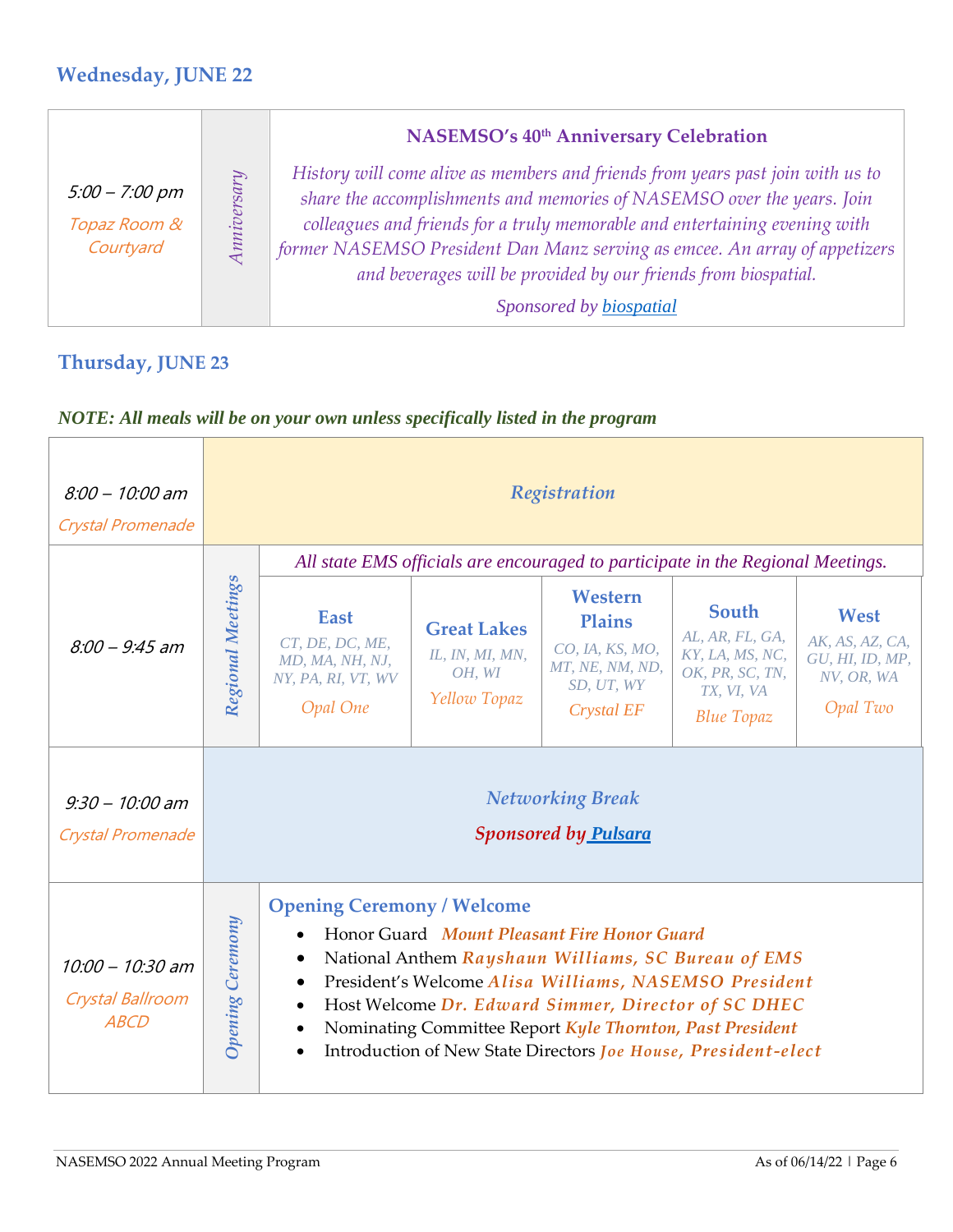## **Thursday, JUNE 23**

|         | Pandemic Preparedness & State EMS Office Response to COVID                                                                                                                                                                                                                                                                                                                                                                                                                                             |
|---------|--------------------------------------------------------------------------------------------------------------------------------------------------------------------------------------------------------------------------------------------------------------------------------------------------------------------------------------------------------------------------------------------------------------------------------------------------------------------------------------------------------|
|         | State EMS officials will discuss new responsibilities and activities performed<br>during the COVID pandemic, what they learned, and what will become permanent.<br>An overview of the recently completed NASEMSO Pandemic Preparedness Project<br>will show that status of states' pandemic preparedness.                                                                                                                                                                                              |
|         | Speakers: Mel House (Pandemic Preparedness Project Manager), Justin Romanello (NH),<br>Susan Bailey (LA), Raffaella Coler (CT)                                                                                                                                                                                                                                                                                                                                                                         |
|         | <b>Founders Luncheon</b>                                                                                                                                                                                                                                                                                                                                                                                                                                                                               |
|         | <b>Sponsored by</b>                                                                                                                                                                                                                                                                                                                                                                                                                                                                                    |
|         | <b>First Net Built with AT&amp;T</b>                                                                                                                                                                                                                                                                                                                                                                                                                                                                   |
|         | Tommy Smith, Fire & EMS Lead Strategist                                                                                                                                                                                                                                                                                                                                                                                                                                                                |
|         | <b>Abstract Awards Presentations</b><br>The winners of the Abstract Competition will share brief overviews of their<br>award-winning research projects.                                                                                                                                                                                                                                                                                                                                                |
| General | National Roadway Safety Strategy: Post-Crash Care, NEMSIS & TIM<br>This session will cover the USDOT's new National Roadway Safety Strategy<br>and its identification of Post-Crash Care as one of the top 5 strategies to<br>reduce traffic deaths and serious injuries. The Bipartisan Infrastructure Law<br>(declaring NEMSIS an essential highways safety dataset) will also be<br>discussed. Learn how USDOT's new priorities will impact EMS.<br>Gamunu Wijetunge, Director, NHTSA Office of EMS |
|         | <b>State EMS Showcase: Mini-Presentations</b><br>This session will feature highlights of innovative projects of a select group of state<br>EMS offices. Learn what your colleagues are doing to address EMS concerns in their<br>respective states. The following projects will be presented:<br>The Virginia Data Forward Project - Adam Harrell<br>Indiana's Share the Love Program - Kraig Kinney                                                                                                   |
|         | <b>Networking Break</b>                                                                                                                                                                                                                                                                                                                                                                                                                                                                                |
|         | <b>Sponsored by Pulsara</b>                                                                                                                                                                                                                                                                                                                                                                                                                                                                            |
|         | <b>General Session</b>                                                                                                                                                                                                                                                                                                                                                                                                                                                                                 |